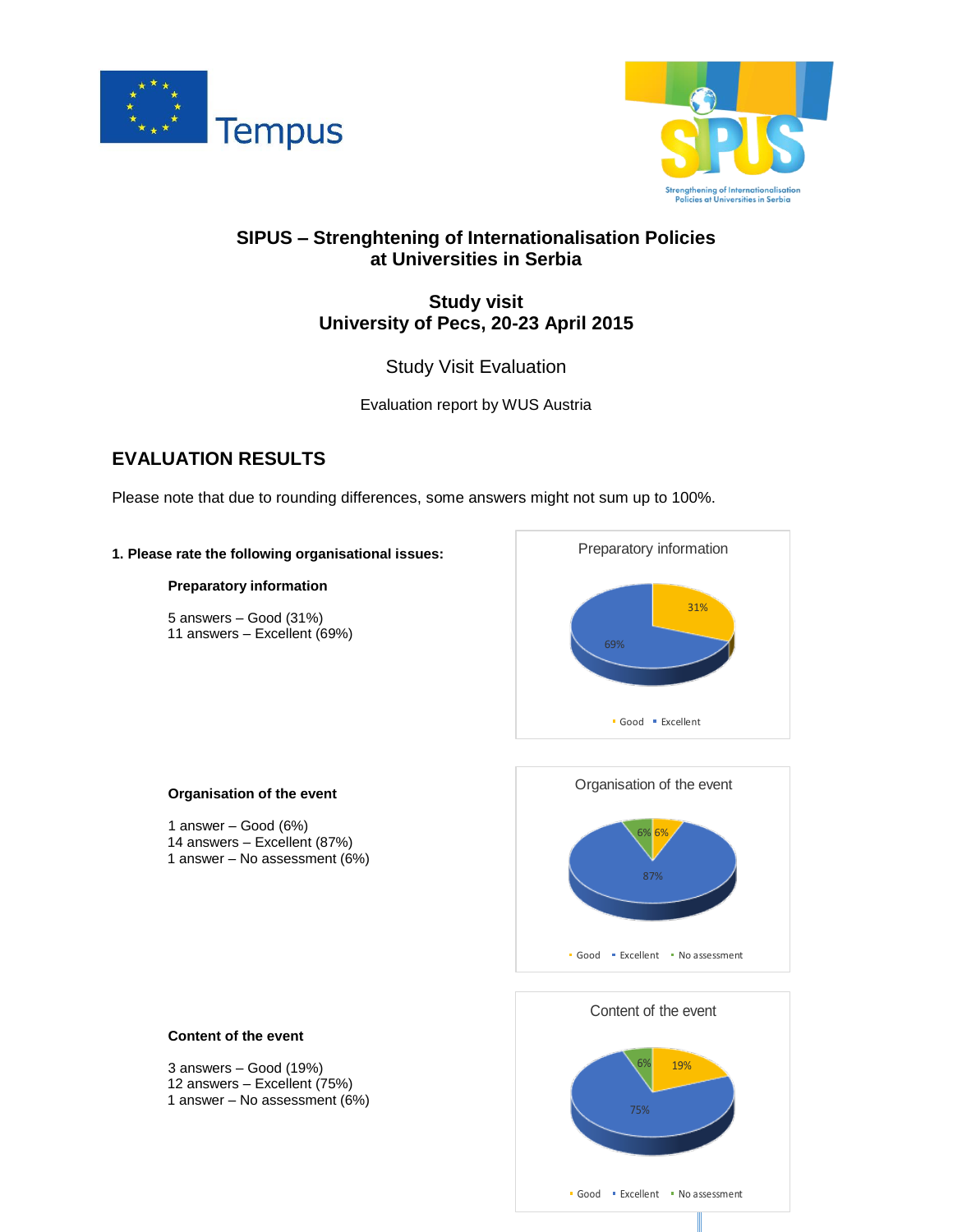





**2. Please indicate your agreement with the following statements:**

**The information I got will be of immediate use to me**

```
9 answers – Agree (56%)
7 answers – Strongly Agree (44%)
```
**This event covered to a very high extent the topics I have expected**

6 answers – Agree (37%) 10 answers – Strongly agree (62%)

**I enjoyed the cooperation and interaction with the other participants**

4 answers – Agree (25%) 12 answers – Strongly agree (75%)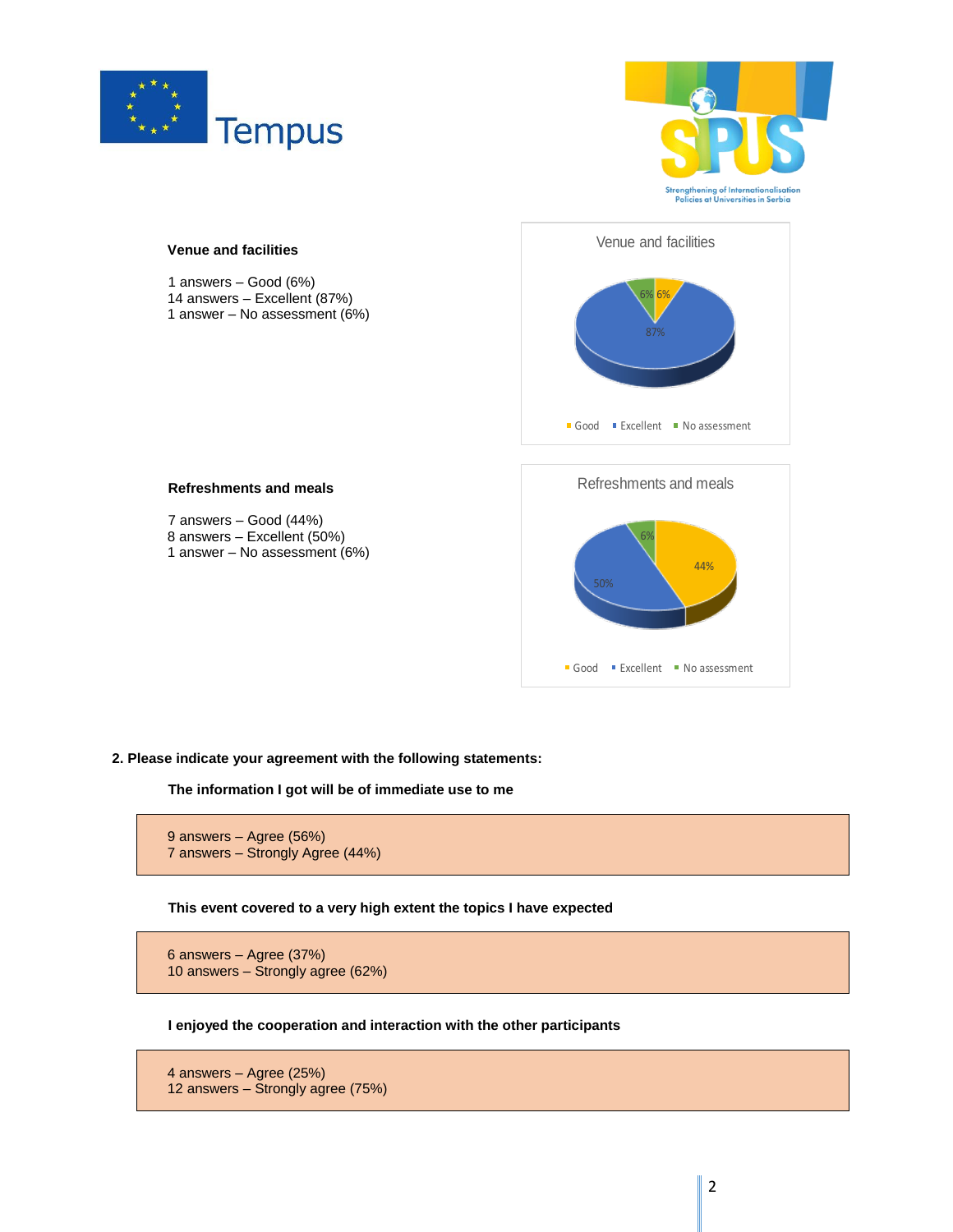



**My expectations about this event were met or exceeded**

6 answers - Agree (37%) 10 answers – Strongly agree (62%)

# **The material distributed is useful and informative**

9 answers – Agree (56%) 7 answers – Strongly agree (44%)

**The discussions were relevant for the participants.**

5 answers – Agree (31%) 11 answers – Strongly agree (69%)

**The methods of working were suitable for the topics and participants.**

5 answers – Agree (31%) 11 answers – Strongly agree (69%)

# **The time management was satisfactory.**

5 answers – Agree (31%) 11 answers – Strongly agree (69%)

### **2.1. What did you find most useful?**

- All the topics covered were most useful to me, especially the ones related to internationalisation strategy creation and services dealing with mobility.
- Information about strategy for the internationalisation, student mobility and activities of the IRO at the University of Pecs.
- Experiences of the staff of the University of Pecs.
- Meeting people from other universities and hearing about their experiences and receiving advice from them. As a student I haven't had the opportunity to have that sort of conversation.
- Presentation about international strategy Istvan Kovacs.
- To see the level of internationalisation which is close to where Serbian universities are.
- Even though it was not most useful for our organisation, the presentation about managing international relations at University of Pecs was very useful and informative and also motivating for participants from Serbia. Presentations about the student services were good and important for highlighting the importance of these aspects for internationalisation.
- Material distributed and presentations.